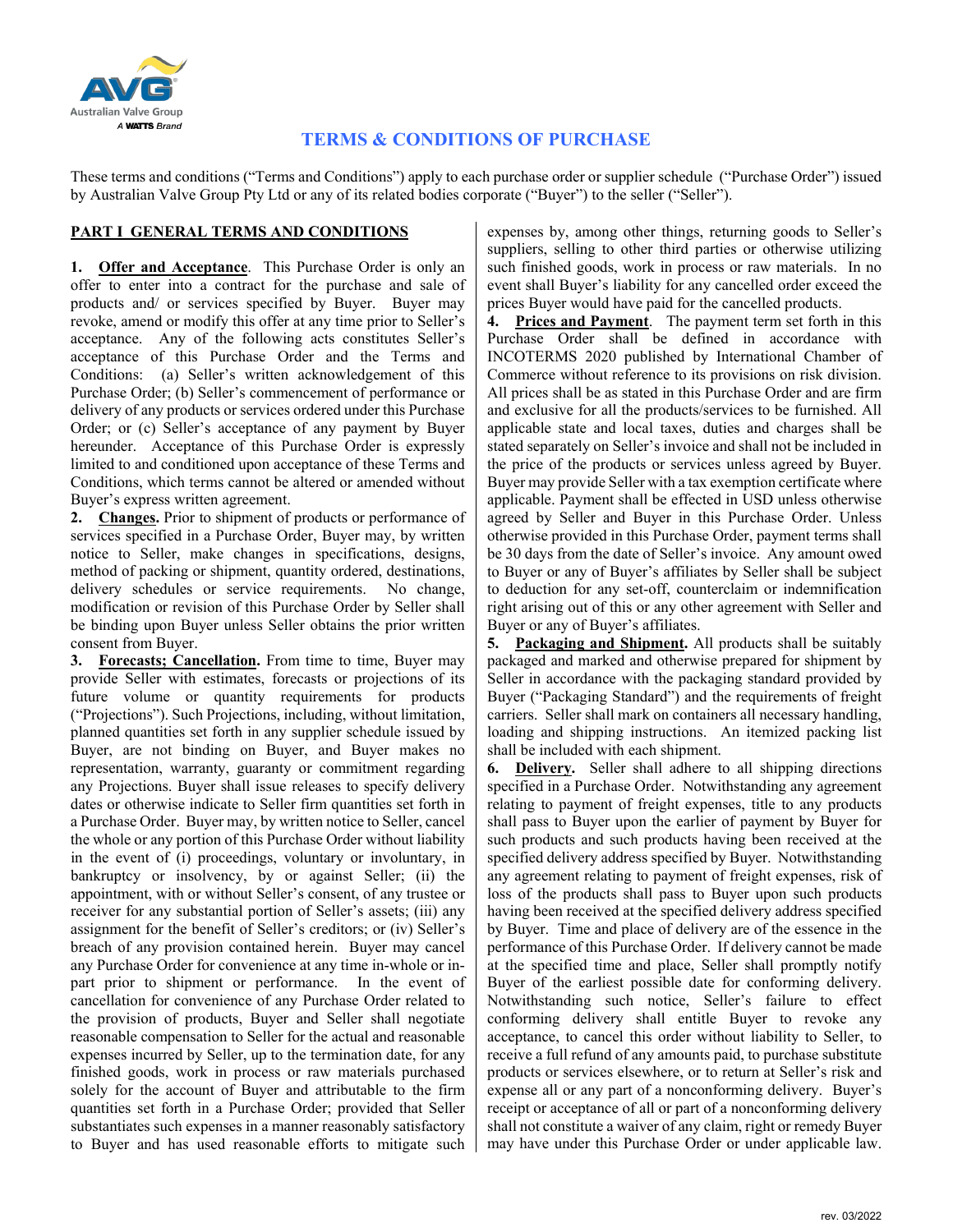Additionally, Buyer shall be entitled to penalty for Seller's late delivery. Seller and Buyer agreed that for each day past due day, the penalty shall be one percent (1%) of the whole value of Purchase Order. Any portion of a calendar day shall be deemed as one (1) full day.

**7. Inspection**. All products and services delivered hereunder are subject to inspection and acceptance at Buyer's premises notwithstanding prior payment or inspection at source. Buyer may at its own discretion choose a testing period for such inspection. Payment for products or services shall not constitute acceptance thereof. Acceptance of any products or services shall not alter or affect the warranties of Seller. Buyer shall be entitled to give notice of any defect to Seller at any time after Seller's delivery and make relevant claims for such defect against the Buyer.

**8. Warranties.** In addition to any other express or implied warranties, Seller represents and warrants that the products shall (i) be new and free from any security interests including liens or other encumbrances; (ii) be free from defects including without limitation in design, materials and workmanship, labeling and packaging; (iii) conform to their specifications, drawings, and descriptions, and approved samples (if any); (iv) shall be merchantable and shall fit for the particular purposes for which Buyer intends if the particular purposes were reasonably communicated or inferable at or before the time of placing this Purchase Order; and (v) shall conform to and be produced in conformity with all applicable state and local statutes, rules and regulations or the laws of any foreign countries. Seller represents and warrants that the products and their sale, resale, distribution or other use do not and will not infringe any patent, copyright, trade mark, trade secret or other proprietary or intellectual property rights; provided that this representation and warranty shall not apply to the extent such infringement is the direct result of Seller's strict adherence to detailed written design specifications furnished by Buyer to Seller. These warranties shall survive any delivery, inspection, acceptance, payment or resale of the products and shall extend to Buyer's customers and any end user customers. In the event of any breach of warranty, Buyer may return any products not conforming to their applicable warranties, and Seller shall, at Buyer's option, replace such product or refund their purchase price to Buyer. In addition to the above, Seller grants Buyer a warranty period for the products in three (3) years or the period that Buyer specifically requires in this Purchase Order, whichever is longer beginning from the acceptance date of Buyer. During the warranty period, Seller shall respond to Buyer for any demand of replacement of the defective products at Seller's discretion upon serving the notice within 10 working days; otherwise, Buyer has the right to purchase similar products from a third party in the open market and debit such costs/charges incurred to the account of Seller.

**9. Quality Control.** (a) Seller shall be responsible for complying with and meeting all standards set forth in Buyer's Supplier Quality Manual available at http://www.wattswater.com/\_company/suppliers.asp

("Supplier Manual"). Seller shall implement and maintain such quality assurance standards as are reasonably necessary to provide to Buyer products that conform to the product specifications (if any) and warranties so as to meet the quality standards of Buyer or any other standards agreed to between the parties. Seller warrants it has not made any process, material, design or manufacturing changes which might affect the performance, characteristics, reliability, form, fit, function or life of the products subject to this Purchase Order without Buyer's prior written approval. Buyer, in its sole discretion, may charge an administrative fee to Seller related to Seller's supply of non-conforming or defective goods to Buyer or Seller's failure to meet Buyer's quality standards. Seller shall notify Buyer immediately of any quality problems that it discovers. Seller shall provide competent personnel to assist in the prompt identification and resolution of any performance problems with the products. Seller shall be responsible to Buyer for the quality, performance, characteristics, reliability, form, fit, and function of all goods and components provided by any sub-tier manufacturers and suppliers used by Seller. Seller is responsible for performing any inspections or testing of products required of Seller by this Purchase Order.

(b) Buyer and Buyer's authorized representatives shall have the right prior to, during or after the manufacture and shipment of products, upon forty-eight (48) hours prior notice, to inspect and review the records, manufacturing operations and procedures of Seller during normal business hours for the purpose of making product or raw material audits, preparing data for quality control purposes, or otherwise determining compliance with the requirements of this Purchase Order. During such inspection and review, Seller shall provide Buyer with reasonable assistance without charge.

(c) In the event any of the products ordered are found at any time by Buyer to be defective or otherwise not in conformity with the requirements of the Purchase Order, including any specifications, drawings or samples, Buyer may, at is option and sole discretion, and in addition to any other rights and remedies it may have: (i) rescind the corresponding Purchase Order and/or reject and return such products at Seller's risk and expense and require Seller to refund the purchase price of such products; (ii) require Seller to inspect, remove and replace nonconforming products with products that conform to the Purchase Order; and/or (iii) upon notice to Seller, take such actions as may be required to cure all defects and/or bring the products into conformity with all the requirements of the Purchase Order. If Buyer elects option (ii) above and Seller fails to promptly make the necessary inspection, removal and replacement, Buyer may at its option inspect and sort the products, and Seller shall pay the cost thereof.

**10. Warnings and Product Recalls**. Seller must give warnings or arrange the product recalls immediately after the Seller is aware of the defects of the products during its usage in the market. Seller shall promptly inform Buyer in writing of (i) any product recall suggested or required by any governmental authority, (ii) any voluntary product recall, and (iii) any notices from any governmental authority relating to product recalls and/or defects concerning safety (including a copy of the notice). Seller shall (a) bear all costs and expenses of any product recall regardless of whether Seller or Buyer initiates the action, including any costs associated with retrieval or removal of products, the shipment of recalled items from Buyer's customers to Buyer or Seller and the shipment of replacement products to Buyer's customers and (b) reimburse Buyer for its reasonable costs and expenses incident to such recall. Subject to legal requirements, Buyer may assume primary responsibility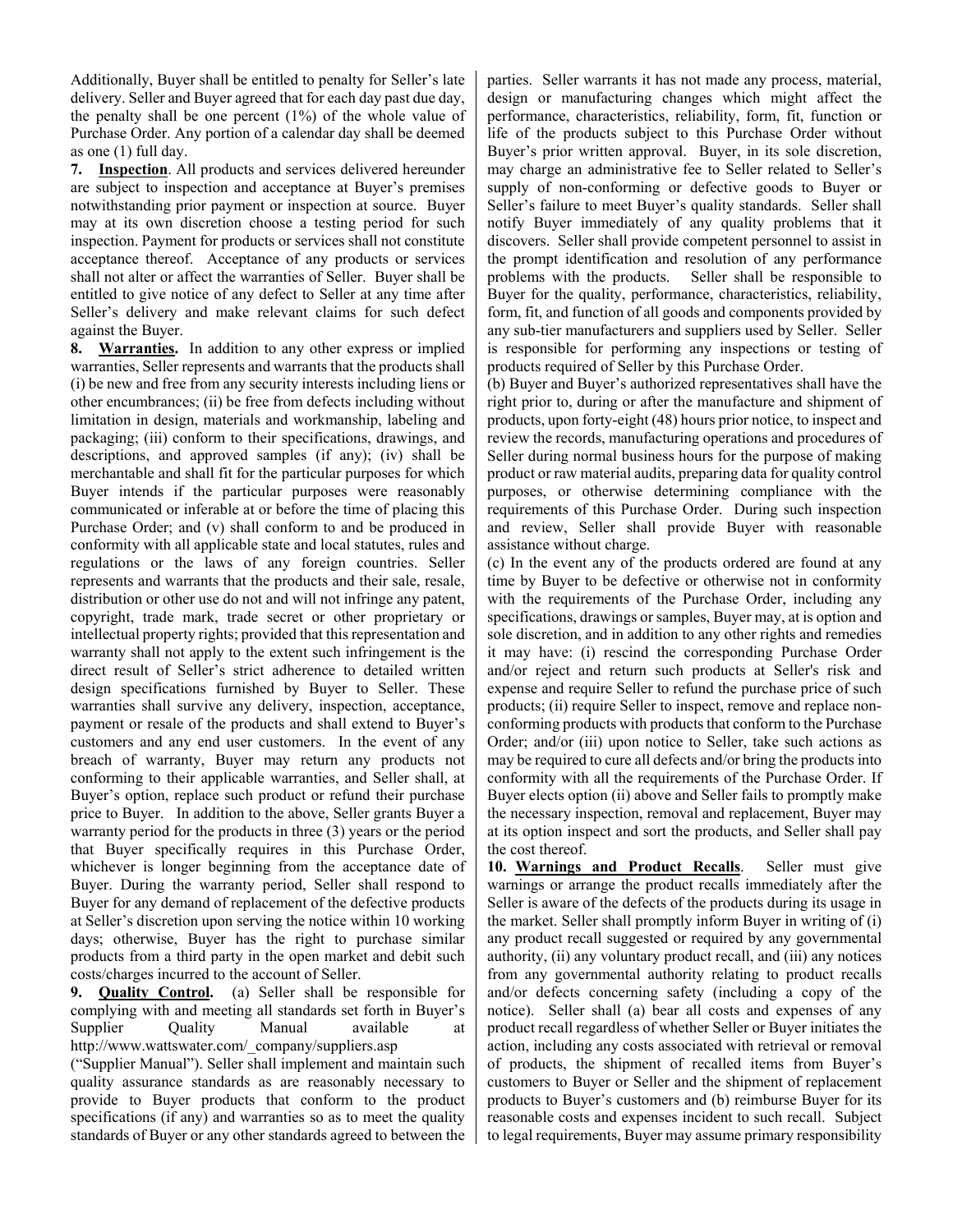for communicating with its customers in connection with a recall. Each of the parties hereto agrees to notify the other in writing in the event either identifies a need for a product recall. Seller shall correct as soon as possible problems or other issues which result in recalls. Seller shall be responsible for the costs of making any changes to products required in connection with a recall.

**11. Standard of Services**. Seller represents and warrants to Buyer that any services performed by Seller and any duly appointed subcontractor shall be performed in good and workmanlike fashion with all due care, skill and diligence, and shall be carried out in accordance with this Purchase Order, in accordance with current industry standard codes of practice, consistent with the standards prevailing in the industry, and in accordance with all applicable laws. Seller shall ensure that all of its personnel, including any permitted subcontractors, are suitably qualified to perform the services and that all necessary licenses, permits and authorizations have been obtained. Buyer shall have the right to suspend any payment obligation related to the services if performance does not conform to the deliverable or quality terms set forth in this Purchase Order or if performance is delayed.

**12. Indemnification.** Seller shall indemnify, hold harmless, and at Buyer's request, defend Buyer, its successors, assigns, affiliates, officers, directors, customers, advisors agents and employees, against all claims, liabilities, damages, losses and expenses, including attorneys' fees and cost of suit, arising out of: (i) any claim relating to the death or injury to any person or persons or any damage to property resulting from any products sold or services provided by Seller, including, without limitation, the manufacture, packaging, sale, use, or advertisement of any products, design or manufacturing defects, failure to warn, failure to arrange the product recalls timely and the failure of any products to comply with their applicable specifications and warranties; (ii) any claim based on the negligence or willful misconduct of Seller or any of Seller's agents, subcontractors, employees or anyone acting on behalf of Seller; and (iii) any claim alleging that any product or service infringes a patent, copyright, trademark, trade secret, intellectual property right or other proprietary right. Seller shall not settle any suit or claim without Buyer's prior written approval, such approval not to be unreasonably withheld. Seller's obligation to indemnify, hold harmless and defend Buyer under the terms of this Section 12 is independent of and in addition to Seller's obligation to procure and maintain insurance as required in Section 13 below. Seller's insurer's position regarding insurance coverage for Buyer, as an additional insured, does not in any way modify or limit Seller's indemnification obligations hereunder.

**13. Insurance.** At its sole expense and unless otherwise agreed in writing by Buyer, Seller shall maintain with an insurance company or companies commercial general liability insurance in the minimum amount of \$3,000,000 per occurrence with an aggregate of \$3,000,000 for product liability, bodily injury (including death) and property damage and containing broad form contractual liability coverage. If Seller is providing services and unless otherwise agreed in writing by Buyer, Seller shall also maintain automobile liability insurance in the minimum amount of \$1,000,000 per occurrence, employer's liability insurance, and statutory workers' compensation insurance as required by applicable law. The insurance policy shall include Buyer as an additional named insured, shall state that such insurance is primary insurance as regards any other insurance carried by Buyer, and include a waiver of subrogation in favor of Buyer (for the purposes of this sentence Buyer shall include Buyer's parent, subsidiaries, and affiliates). Seller shall continue to maintain such insurance following sale of the products or provision of services to Buyer. A certificate and endorsements evidencing such insurance coverage shall be filed with Buyer, and shall provide for 30-days' prior written notice to Buyer of cancellation or material change. Liability insurance limits shall not be construed to limit Buyer's right of indemnity hereunder.

**14. Confidential Information**. "Confidential Information" means: all specifications, drawings, diagrams, schematics, sketches, models, molds, tools, samples, designs, technical information, data, business plans, financials or other confidential information, furnished in writing, orally or otherwise, by Buyer or on Buyer's behalf. The Confidential Information is and shall remain Buyer's sole and exclusive property, and shall be returned promptly to Buyer or Buyer's designee (together with all copies) upon Buyer's request. During the term of this Purchase Order and for a period of five (5) years following expiration of termination of this Purchase Order, Seller shall: (a) not disclose Confidential Information except to its employees and subsidiaries who have a need to know and who are bound by confidentiality obligations substantially similar to those herein, and (b) use Confidential Information only in connection with the purposes specified in this Purchase Order. Seller shall protect the confidential Information against unauthorized disclosure using the same degree of care, but no less than a reasonable degree of care, as Seller uses to protect its own confidential information of a like nature. Neither party acquires any intellectual property right under this Purchase Order. Seller may disclose Confidential Information as required by law, after prior notice to Buyer. Seller shall not, without obtaining written consent of Buyer, in any manner advertise or publish information about the Buyer or its products or that Seller has furnished products to Buyer hereunder.

**15. Non-compete.** During the term of the Purchase Order and for a period of two (2) years following the termination of the Purchase Order for any reason whatsoever, Seller shall not directly or indirectly manufacture, distribute, promote or sell any products that are the same as or similar to products manufactured for or delivered to Buyer hereunder . Otherwise, Seller shall compensate Buyer the liquidated damage at an amount equal to two (2) times of the amount Seller received from such activities.

**16. Use of Other Party's Name.** Except as necessary to perform their obligations under this Purchase Order, neither party may make any reference to the other party, its trademarks or trade names in advertising, public announcements, or promotional materials without express written permission from the other party. The fact that the Buyer is a customer of Seller shall be treated as confidential information and Seller shall not identify Buyer as one of its customers unless Buyer gives its written permission.

**17. Tools and Equipment**. All tools, dies, molds, patterns, jigs, masks and other equipment and materials furnished by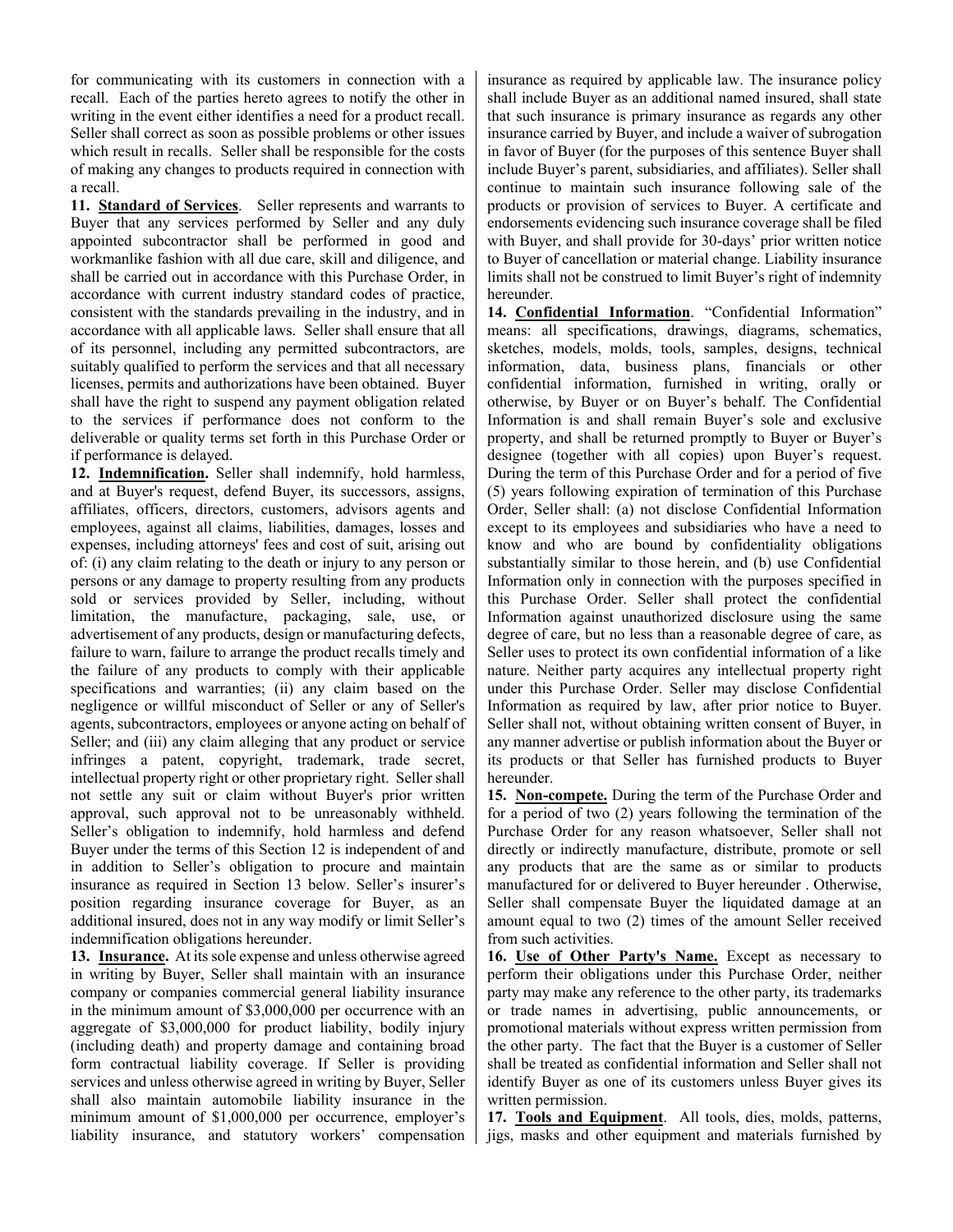Buyer to Seller or paid for by Buyer, directly or indirectly, and any replacements, shall be and remain Buyer's property. Seller shall safely store such property, shall plainly identify such property as Buyer's property and shall not use such property except in filling this or other Purchase Orders for Buyer. If Buyer provides or makes available to Seller, or if Seller makes, produces, creates, conceives, invents or acquires for Buyer any information, data, plans, works of authorship, inventions, concepts, specifications, drawings, designs, copyrights, trademarks, patents, trade secrets, or other intellectual property, in any written, verbal, electronic, visual, or other form, including, without limitation, as part of any tools, equipment, samples, models, prototypes or products, Buyer shall be the exclusive owner of all the foregoing proprietary rights and Seller hereby assigns to Buyer any and all rights in and to any such foregoing that Seller might otherwise have or acquire; if any part of the products is based on, incorporates, or is an improvement or derivative of, or cannot be reasonably and fully used, distributed, and otherwise exploited by Buyer without using or violating intellectual property rights owned or licensed by Seller and not assigned under these terms and conditions, then Seller hereby grants to Buyer a perpetual, irrevocable, worldwide royalty-free, non-exclusive, sub-licenseable right and license to exploit and exercise all such intellectual property rights in support of Buyer's exploitation, assembling and resale of such products in its business. Seller shall not in any event and for any cause contest Buyer or its customers based on the above right or any associated intellectual property rights.

**18. Compliance**. (a) Seller acknowledges that Buyer's directors, officers and employees are subject to the Watts Code of Conduct and Business Ethics (the "Code"), available at [http://www.wattswater.com/\\_investors/codeofconduct.asp.](http://www.wattswater.com/_investors/codeofconduct.asp) Seller shall comply with the Code and that it shall not take any action which would cause any director, officer or employee of Buyer to violate the Code. Seller shall comply with the provisions of Buyer's Principles of Supplier Conduct set forth in the Supplier Manual in the performance of this Purchase Order. In addition, Seller shall comply with Buyer's Global Anti-Human Trafficking Policy available at [http://www.wattswater.com/\\_company/suppliers.asp.](http://www.wattswater.com/_company/suppliers.asp) (b) Seller represents, warrants and covenants that all of the Products delivered and/or services rendered hereunder will be and will have been produced and/or provided in compliance with all applicable laws, rules, regulations, orders, treaties and other requirements of federal, state and local governments and agencies thereof, and that Seller, Seller's business and all property used therein do and will comply with all applicable laws, rules, regulations, orders, treaties and other requirements of federal, state and local governments and agencies thereof. Seller agrees to furnish Buyer a certificate of compliance with any such laws in such form as may be requested by Buyer. Seller shall, at its sole cost, secure and maintain all necessary licenses, permits, authorizations, product listings and approvals or other approvals required for the operation of Seller's business or any property used therein, for the sale of products or as necessary for Seller's performance hereunder. Seller shall immediately notify Buyer in the event that Seller is not in compliance with any provision of this Section. Seller undertakes to take all necessary actions as required by applicable law and comply with all applicable law relating to the importation or exportation of goods, including the exportation of Products. Such actions shall include, but are not limited to, processing of all necessary customs procedures, payment of import/ export taxes, completion and maintenance of documentation and provision of accurate information to all customs authorities. As set forth in Buyer's Supplier Manual, Seller shall not utilize forced or involuntary labor, regardless of its form, employ any child under the age of fifteen (15), except as part of a government approved job training, apprenticeship or similar program, or engage in any abusive employment practices. (c) In connection with the performance of this Purchase Order, Seller (i) shall comply with the provisions of the U.S. Foreign Corrupt Practices Act and similar laws of other countries, where applicable, and shall not take any action that may cause Buyer to be in violation of such laws; (ii) shall not make any payment or transfer anything of value with the purpose or effect of public or commercial bribery, extortion or kickbacks; and (iii) shall not engage in any other corrupt business practices or other improper means of obtaining business in violation of applicable law or Buyer's policies and principles of business conduct referenced herein. Upon request, Seller shall certify to Buyer its compliance with applicable anti corruption laws in a form reasonably acceptable to Buyer. (d) Buyer is subject to disclosure and reporting obligations regarding its use of tin, tantalum, tungsten and gold ("conflict minerals") that are imposed by Section 1502 of the U.S. Dodd-Frank Wall Street Reform and Consumer Protection Act and the U.S. Securities and Exchange Commission's related regulations. Seller shall comply with the provisions of Buyer's Conflict Minerals Policy available [http://www.wattswater.com/\\_company/suppliers.asp,](http://www.wattswater.com/_company/suppliers.asp) including without limitation the supplier due diligence measures implemented by Buyer pursuant thereto, which measures Buyer has designed to be in conformity in all material respects with the criteria set forth in the Due Diligence Guidance for Responsible Supply Chains of Minerals from Conflict-Affected and High Risk-Areas published by the Organization for Economic Cooperation and Development ("OECD"), and related supplements for conflict minerals. Seller agrees that it (i) shall cooperate with Buyer's information requests concerning the presence and origin of conflict minerals in Seller's products supplied to Buyer, (ii) shall exercise due diligence on the source and chain of custody of conflict minerals in Seller's supply chain, and (iii) shall make its due diligence results available to Buyer upon request. Seller is responsible for establishing processes to communicate the requirements set forth in this Section to its suppliers and to monitor its suppliers' compliance with these requirements. Seller acknowledges that Buyer shall be relying upon the conflict minerals information supplied by Seller in meeting Buyer's disclosure and reporting obligations under applicable law. Seller agrees to notify Buyer promptly if any facts subsequently arise that would make the conflict minerals information previously submitted to Buyer inaccurate. (e) The provisions of Schedule A attached hereto shall apply to the extent Seller's products and services are provided pursuant to or in support of a contract or agreement for the supply of goods or services to any agency or instrumentality of the U.S. Government.

**19. Certificates of Origin**. Seller shall promptly furnish Buyer with all certificates of origin and domestic value-added and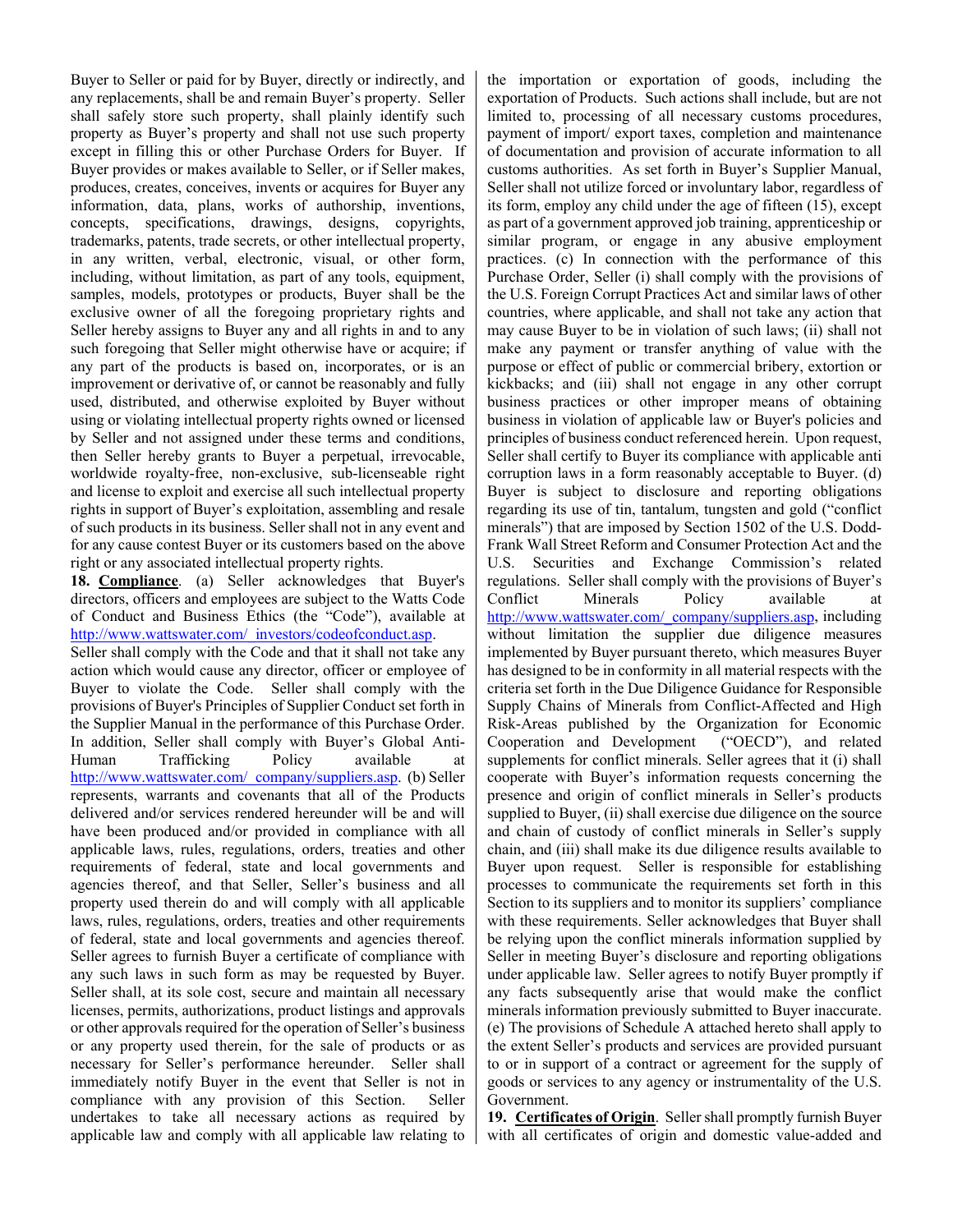other information relating to the costs and places of origin of the products and materials contained therein or used in the performance thereof, as may be required by Buyer to comply fully with all customs, tariffs and other applicable governmental regulations, including, without limitation, marking products with Country of Origin according to prevailing regulations as indicated by Buyer. Seller shall comply with all such regulations. Seller will indemnify and hold Buyer harmless from and against all liabilities, demands, claims, damages and expenses of any kind or nature (including attorney fees) arising or resulting from any delay in furnishing such certificates or other information, any errors or omissions contained in such certificates and any non-compliance by Seller with such regulations.

**20. Assignment**. Seller shall not subcontract, delegate or assign any duties, rights or claims under this Purchase Order unless agreed in writing by Buyer, and in such case, Seller shall be liable for and shall ensure that its subcontractors comply with the requirements of these Terms and Conditions. For purposes of this Section, any delegation, sub-contracting or change of control shall be deemed as an assignment.

**21. Force Majeure**. If performance other than payment for this Purchase Order by Seller or Buyer is prevented or delayed by reason of any of the following causes (provided that they are beyond the control of, and without the fault of, the party affected, and cannot be prevented, avoided or overcome by the affected party taking all reasonable steps): (a) act of God, earthquake, cyclone, fire, explosion, flood, landslide, lightning, storm, tempest, drought or meteor; (b) war (declared or undeclared), invasion, act of a foreign enemy, hostilities between nations, civil insurrection or militarily usurped power; (c) act of public enemy, sabotage, malicious damage, terrorism or civil unrest; (d) ionizing radiation or contamination by radioactivity from any nuclear waste or from combustion of nuclear fuel; (e) confiscation, nationalization, requisition, expropriation, prohibition, embargo, restraint or damage to property by or under the order of any government or government authority; or (f) strikes, blockades, lock out or other industrial disputes, then the party affected shall be excused from such performance to the extent that it is necessarily prevented or delayed thereby, during the period of any such cause, and this Purchase Order shall be deemed suspended for such period. However, after ninety (90) consecutive days of such suspension on the part of one party, the other party may terminate without liability for its obligations under this Purchase Order. In order to obtain a suspension, the party invoking Force Majeure shall send written notice thereof to the other within a reasonable time after the invoking party knew or should have known that performance would be delayed or prevented due to the Force Majeure.

**22. Governing Law**. This Purchase Order and the rights and obligations of the parties hereunder shall be governed by the laws of Victoria, Australia.

**23. Dispute Resolutions**. Unless otherwise agreed by the parties, any dispute arising out of or in connection with this Purchase Order, including any question regarding its existence, validity or termination, shall be referred to and finally resolved by a competent court in Australia.

**24. Severability; Remedies; Waiver; Survival.** In the event that any one or more provisions contained in this Purchase Order shall be held by a court of competent jurisdiction to be invalid or unenforceable in any respect, the validity and enforceability of the remaining provisions contained herein shall not in any way be affected thereby. The remedies contained herein are cumulative and in addition to any other remedies at law or equity. Buyer's failure to enforce, or waiver of a breach of, any provision of this Purchase Order shall not constitute a waiver of any other breach or of such provision. All of Seller's obligations set forth in this Purchase Order (other than the obligation to deliver the products covered hereby) shall survive the cancellation, termination, termination or completion of this Purchase Order.

**25. Independent Contractor.** The parties are independent contractors, and nothing in this Purchase Order shall be construed as creating an employment relationship, a partnership, a joint venture or other form of business organization or combination of any kind between the parties. Neither party will at any time nor in any way represent itself as being a dealer, agent or other representative of the other party or as having authority to assume or create obligations or otherwise act in any manner on behalf of the other party, except to the extent agreed upon herein, or as may be otherwise agreed by the parties in writing.

**26. Entire Agreement**. This Purchase Order, including these Terms and Conditions and the Supplier Manual and Packaging Standard referenced herein, together with any confidentiality agreement previously executed by the parties (if applicable), is the complete and exclusive statement of the contract between Buyer and Seller with respect to Buyer's purchase of the products or services. No waiver, consent, modification, amendment or change of the terms of this Purchase Order shall be binding unless in writing and signed by Buyer and Seller. Any term or condition incorporated in Seller's purchase order(s), order acknowledgement(s) or any other document provided to Buyer by Seller which is in any way different from, inconsistent with or in addition to these Terms and Conditions of this Purchase Order shall be of no effect, shall not apply to the purchase and sale of products or services between the parties, and shall not become a part of a contract between the parties or be binding upon Buyer. Buyer's failure to object to terms contained in any communication from Seller will not be a waiver of the terms set forth herein. Seller shall not condition any delivery upon the abrogation or modification of any of these Terms and Conditions included in this Purchase Order.

## **PART 2: SPECIAL TERMS AND CONDITIONS FOR OEM TRADE**

**27. Grant of License.** Buyer hereby grants and Seller hereby accepts a non-exclusive, non-transferable and non-assignable license, without the right to sublicense or make modifications, (a) to manufacture the products as described in Purchase Order at Seller's facility and (b) to use Buyer's intellectual property related to the products, solely for the purpose of manufacturing the products for and selling them to Buyer or any designee of Buyer.

**28. Trademark/Logo/Trade Name.** Only to the extent of for the purpose of enabling Seller to perform its obligations under this Purchase Order, Buyer hereby authorizes Seller to place Buyer's trademarks/logos/trade names in accordance with the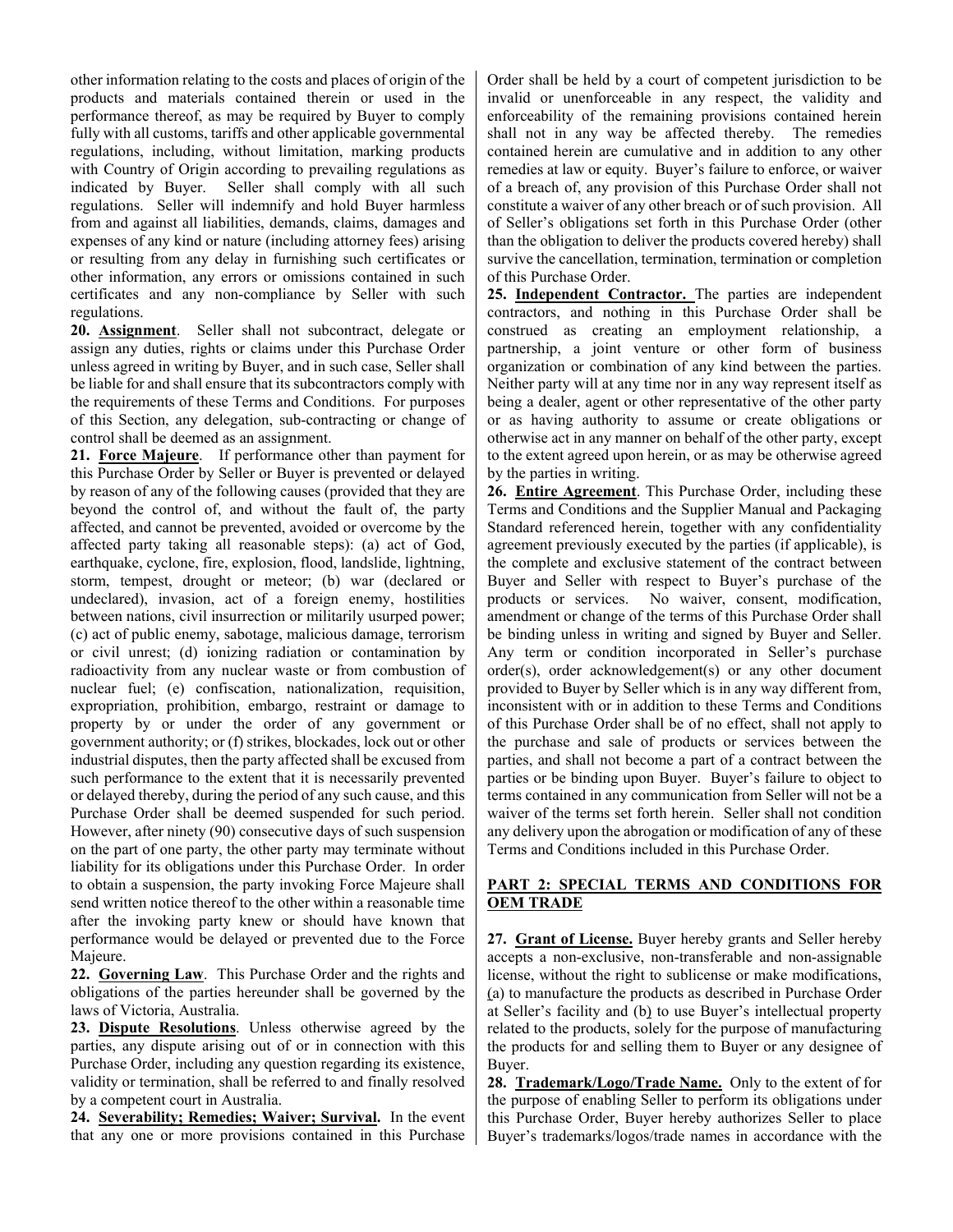applicable policies as provided by Buyer on the products including packaging materials. Seller may not use or authorize others to use Buyer's trademarks/logos/trade names to advertise or promote its activities, products, services or business without prior written consent from Buyer. Seller may not take or authorize any action detrimental to Buyer's rights to its trademarks/logos/trade names and any benefit accruing from use of such trademarks/logos/trade names shall automatically vest in Buyer. Seller hereby agrees that upon the written notice by Buyer at any time or upon the cancellation or termination of this Purchase Order, (a) unless otherwise instructed in writing by Buyer, Seller shall promptly deliver to Buyer or destroy, as instructed by Buyer in writing and at the expenses of Seller, all packaging materials, labels and all promotional and other materials in Seller's possession in respect of the products; (b) all artwork, plates and other aids used by Seller uniquely for the manufacturing of the products shall be the sole property of Buyer and as per written instructions from Buyer shall be promptly returned to Buyer or disposed by Seller at the expenses of Seller, as the case may be.

**29. Proprietary Rights.** Seller acknowledges and agrees to the following: (a) except as expressly provided herein, Buyer retains all rights in and to Buyer's intellectual property; (b) ownership of Buyer's intellectual property shall not pass to Seller pursuant to this Purchase Order; and (c) Seller has no right or interest in Buyer's intellectual property except as expressly provided in this Purchase Order. Without limiting the generality of the foregoing, Seller expressly acknowledges that Buyer is the owner of all technology, drawings, other documentation (including without limitation the specifications) as well as all of the intellectual rights involved and to be involved in the manufacture of the products as the property of Seller.

**30. New Intellectual Property.** In the event that, during the manufacture of the products, Seller solely or jointly develops any new intellectual property (the "**New IP**"), whether or not patentable, Buyer shall own or hereby be assigned and conveyed from the moment of its creation without any charge to Buyer all right and interest in such New IP, subject to a license to Seller solely to use such New IP in manufacturing the products in accordance with the provisions of this Purchase Order.

**31. Exclusive Right to Output.** Buyer shall have the exclusive right to purchase Seller's output of the products and any products derived from the specifications and/or Buyer's intellectual property (the "**Derived Products**"). Seller shall not sell, disclose, or distribute any products or Derived Products to any party other than Buyer without Buyer's prior written authorization.

**32. Restrictions.** Seller shall not market, promote, sell, use or distribute any products carrying Buyer's trademarks/logos/trade names to anyone else except for Buyer. Buyer reserves itself all rights not expressly granted to Seller under this Purchase Order. Seller shall not conduct or permit (a) any reverse engineering, reformatting, recasting, disassembly or de-compilation of the products; or (b) the modification, or merging into any other products or software of the products or Buyer's intellectual property.

**33. Protection and Enforcement.** At all times during the Term and thereafter, Buyer shall have the discretion to take whatever steps it deems necessary to protect and enforce its rights in Buyer's intellectual property being licensed hereunder. (a) Seller shall at its own cost return to Buyer or its designee or destroy as directed by Buyer all documents, files, information and materials that contain, refer to, or relate to Buyer's intellectual property, (i) within thirty (30) days of the expiration, cancellation or termination of this Purchase Order and completion of Seller's obligations hereunder, and (ii) at any time Buyer so requests within thirty (30) days of Buyer's written request. Seller shall deliver to Buyer written certification of its compliance with this paragraph signed by an authorized representative of Seller. (b) Buyer may make claims and initiate actions to protect Buyer's intellectual property. Seller shall render Buyer full support as Buyer may deem it necessary. Such support shall include but not limited to submission to Buyer any documentation or joining the proceedings as one party at Buyer's request to support Buyer's claims. Buyer shall be responsible for the reasonable costs as may be incurred on the part of Seller in rendering such support unless such proceedings arise from any breach by Seller of any provisions of this Purchase Order. All recoveries from such claims or actions shall be the sole and exclusive property of Buyer.

**34. Manufacturing.** Seller shall at its own expenses and risks manufacture, assemble, test and package the products on behalf of Buyer, and supply them only to or at the direction of Buyer, in strict accordance with the product specifications. Prior to commencing the manufacture of the products under this Purchase Order, Seller shall submit to Buyer samples of such products (the "**Seller Sample**") for test and evaluation by Buyer. Upon verification by Buyer, all such Seller Sample shall be retained at the place of Buyer for future reference. If any such samples fail on two (2) successive occasions to meet the testing requirements, Buyer may immediately terminate this Purchase Order upon written notice to Seller without any further obligations to Seller. Seller shall have to acquire Buyer's prior written consent to make any changes to specifications, manufacturing process, source of supply, business operations, or any other condition that has the potential to impact Buyer. Any change without prior written approval by Buyer shall entitled Buyer to cancel this Purchase Order.

**35. No subcontract.** Seller shall not subcontract any Purchase Order or any portion thereof for products placed by Buyer (the "Subcontract") unless otherwise approved in writing by Buyer. In any case, Seller shall still be directly liable to Buyer regardless of any such subcontract arrangements.

**36. The Place of Seller's Facility.** Seller shall not change its manufacturing location(s) without prior written approval by Buyer. Any relocation by Seller without prior written approval by Buyer shall entitle Buyer to terminate the Purchase Order.

**37. Packing and Marking.** Seller shall pack and mark all products in accordance with Buyer's packing specifications. All shipping cartons for the products shall bear external artwork and labeling in accordance with the specifications and requirement of Buyer. Seller shall be responsible for any country-specific customs "country of origin" marking requirements and mark products, service parts and corresponding packaging with the appropriate "country of origin" markings.

**38. Remedies.** Any breach under these special terms and conditions shall constitute a material breach of this Purchase Order and the terms and conditions. Save for the other rights and compensations that Buyer can reasonably enjoy under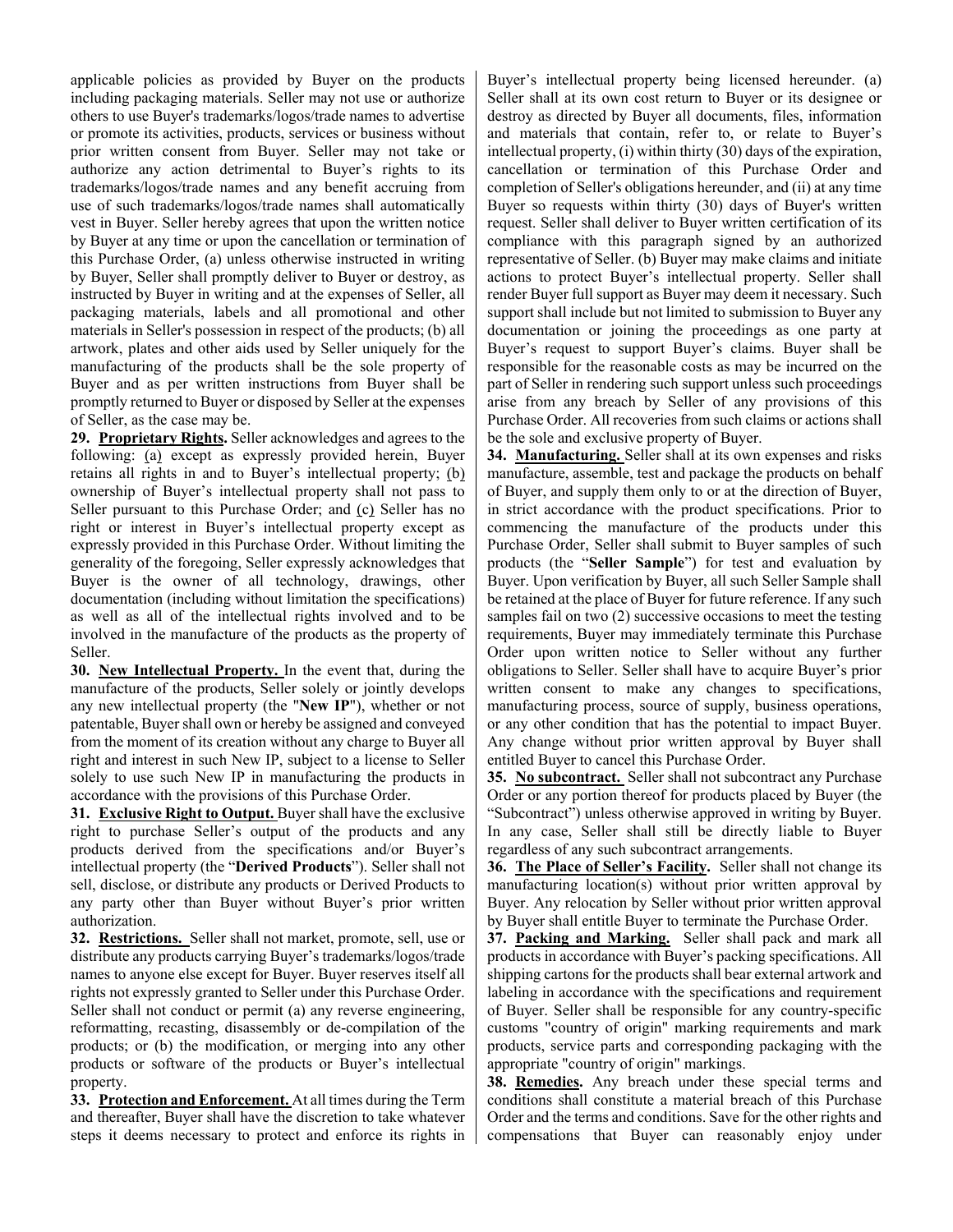competent laws and regulations as well as the provisions of these terms and conditions at other part(s), Buyer has the right to terminate this Purchase Order immediately without further notice and Seller shall return all the payment that has been paid

with the amount to be declared at the sole discretion of Buyer; and in the meantime Seller shall pay Buyer two(2) times of all the receivables deriving from any unpermitted promotion, sales, distribution and market as a compensation.

**Seller acknowledges that it has read and understood all the contents of these Terms and Conditions and hereby agrees to apply and abide by them with respect to all Purchase Orders accepted from Buyer.** 

**Authorized Signature:\_\_\_\_\_\_\_\_\_\_\_\_\_\_\_\_\_**

**Seller:\_\_\_\_\_\_\_\_\_\_\_\_\_\_\_\_\_\_\_\_\_\_\_\_\_\_\_\_\_\_**

**Date:\_\_\_\_\_\_\_\_\_\_\_\_\_\_\_\_\_\_\_\_\_\_\_\_\_\_\_\_\_\_\_**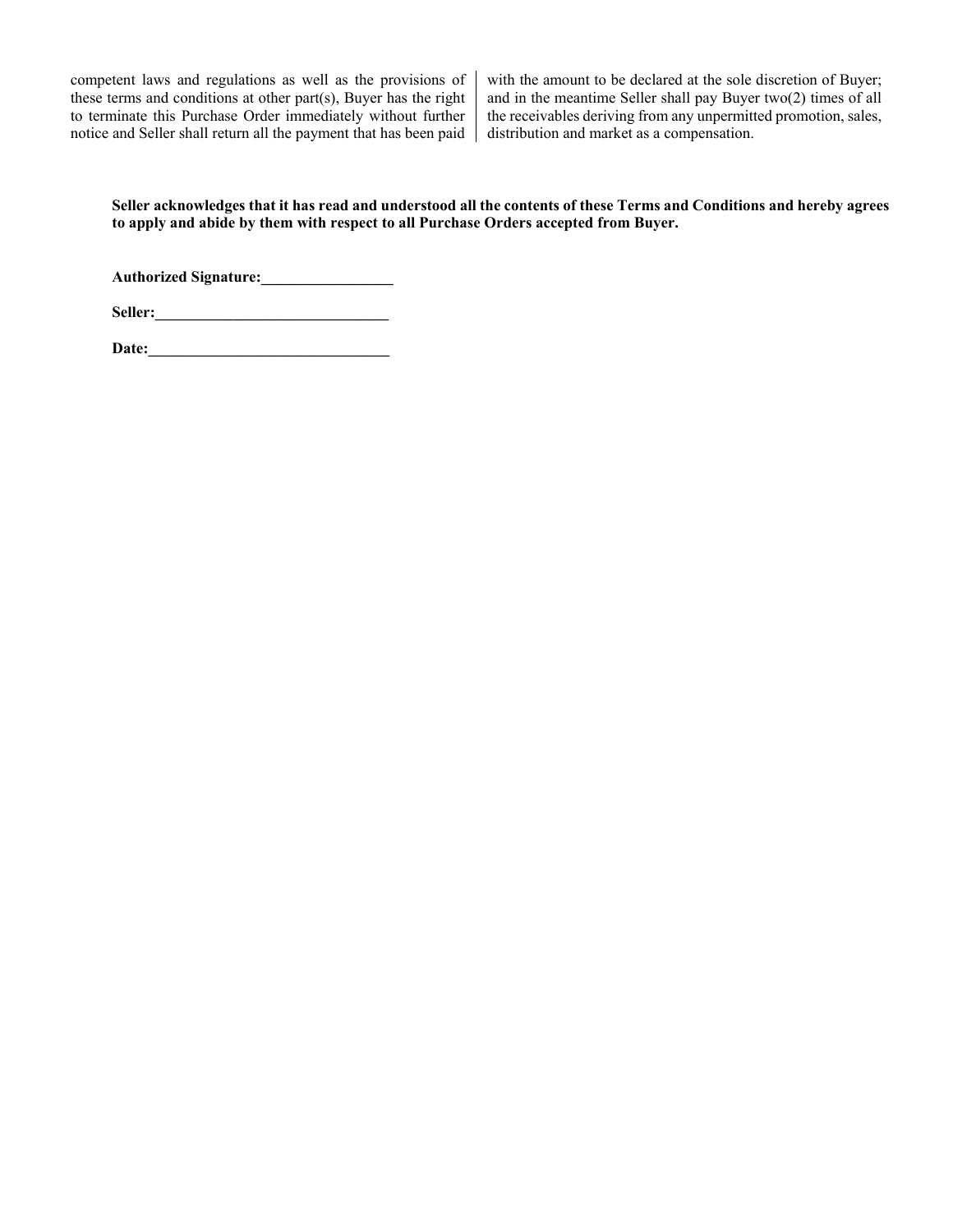## **Schedule A**

- 1. Seller represents that it has complied with, and shall (at its own cost and expense) fully comply with, all applicable laws and regulations associated with providing goods or services to the U.S. Government.
- 2. Seller hereby represents and warrants that Seller is not debarred, suspended, or proposed for debarment by any agency or department of the U.S. Government, and shall notify Buyer immediately if Seller is suspended, debarred or proposed for debarment during the term of this Purchase Order.
- 3. At a minimum, Seller shall, at its own cost and expense, fully comply with all applicable clauses from Title 48 of the Code of Federal Regulations (the "FAR"), which are hereby incorporated by reference into this Purchase Order where applicable and form a part of the terms and conditions of this Purchase Order. The full text of the FAR clauses may be found at [http://www.acquisition.gov/.](http://www.acquisition.gov/) The effective version of each FAR clause shall be the same version in effect at the date of this Purchase Order. Seller agrees to flow down all applicable FAR clauses to lower-tier subcontractors, as required. In all clauses, the terms "Government", "United States", "Contracting Officer" shall mean Buyer in order to effect the proper intent of the provision. Clauses that are not applicable by their terms are deemed self-deleting, shall not be removed from this document, and will be considered by all parties to be without force and effect. The applicable FAR clauses shall include but are not limited to the following:

| <b>Title of Provision</b>                                                                                                                                    | <b>FAR Clause</b> |
|--------------------------------------------------------------------------------------------------------------------------------------------------------------|-------------------|
| Contractor Code of Business Ethics and Conduct                                                                                                               | $52.203 - 13$     |
| Prohibition on Requiring Certain Internal Confidentiality Agreements or Statements                                                                           | 52.203-19         |
| Basic Safeguarding of Covered Contractor Information Systems                                                                                                 | 52.204-21         |
| <b>Utilization of Small Business Concerns</b>                                                                                                                | 52.219-8          |
| Nondisplacement of Qualified Workers                                                                                                                         | 52.222-17         |
| Prohibition of Segregated Facilities                                                                                                                         | 52.222-21         |
| <b>Equal Opportunity</b>                                                                                                                                     | 52.222-26         |
| <b>Equal Opportunity for Veterans</b>                                                                                                                        | $52.222 - 35$     |
| Equal Opportunity for Workers with Disabilities                                                                                                              | 52.222-36         |
| <b>Employment Reports on Veterans</b>                                                                                                                        | 52.222-37         |
| Notification of Employee Rights Under the National Labor Relations Act                                                                                       | 52.222-40         |
| Service Contract Labor Standards                                                                                                                             | 52.222-41         |
| Combating Trafficking in Persons and Alternate I                                                                                                             | 52.222-50         |
| Exemption from Application of the Service Contract Labor Standards to Contracts for<br>Maintenance, Calibration, or Repair of Certain Equipment-Requirements | 52.222-51         |
| Exemption from Application of the Service Contract Labor Standards to Contracts for<br>Certain Services-Requirements                                         | 52.222-53         |
| <b>Employment Eligibility Verification</b>                                                                                                                   | 52.222-54         |
| Minimum Wages under Executive Order 13658                                                                                                                    | 52.222-55         |
| Paid Sick Leave Under Executive Order 13706                                                                                                                  | 52.222-62         |
| Privacy Training and Alternate I                                                                                                                             | 52.224-3          |